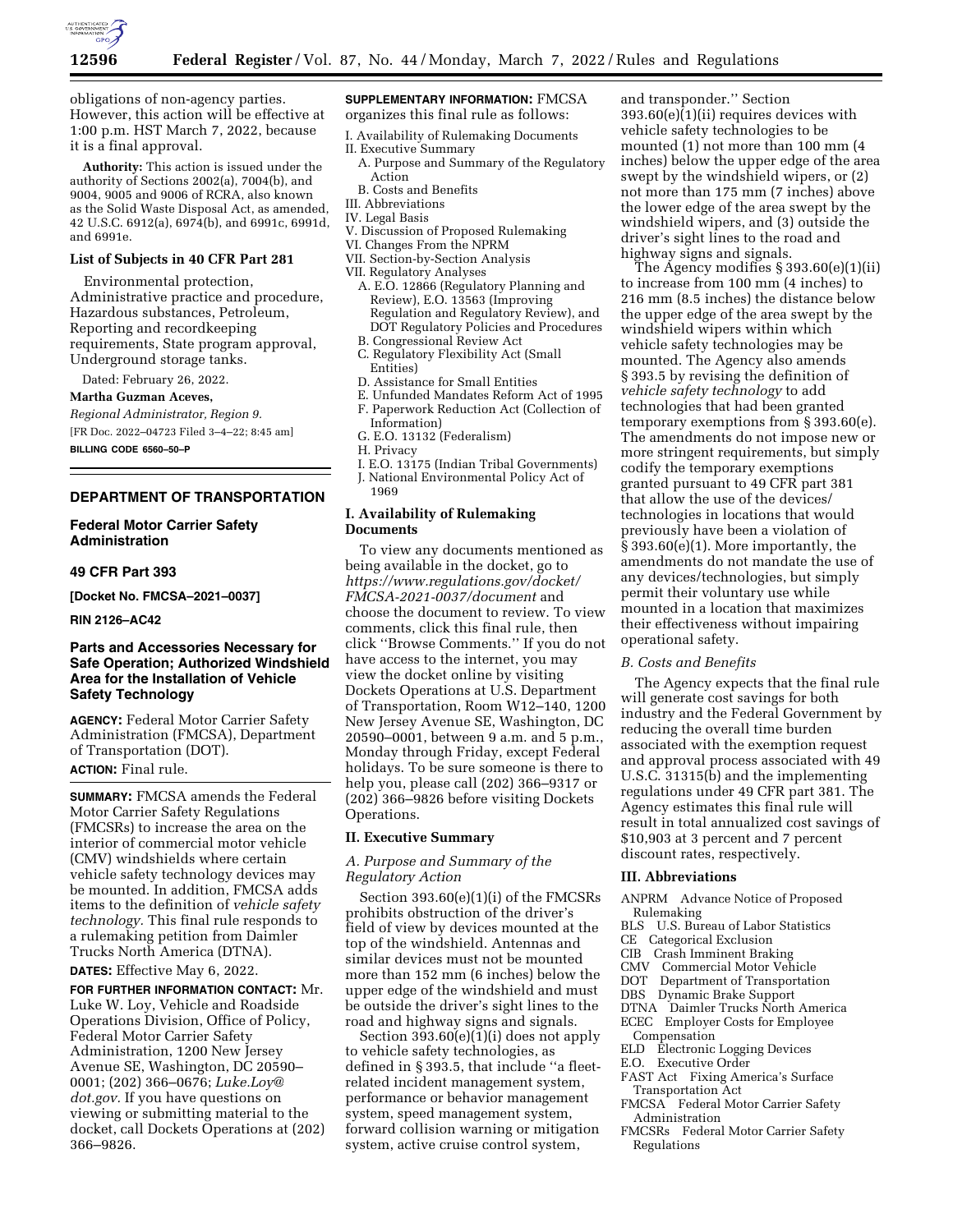FR Federal Register

GS General Schedule

GPS Global Positioning System

NEPA National Environmental Policy Act of 1969

NPRM Notice of Proposed Rulemaking OMB Office of Management and Budget PIA Privacy Impact Assessment PII Personally Identifiable Information Secretary Secretary of Transportation U.S.C. United States Code

#### **IV. Legal Basis for the Rulemaking**

This final rule is based on the authority of the Motor Carrier Act, 1935 (1935 Act), the Motor Carrier Safety Act of 1984 (1984 Act), and the Fixing America's Surface Transportation (FAST) Act.

The 1935 Act, as amended, provides that ''[t]he Secretary of Transportation may prescribe requirements for—(1) qualifications and maximum hours of service of employees of, and safety of operation and equipment of, a motor carrier; and (2) qualifications and maximum hours-of-service of employees of, and standards of equipment of, a motor private carrier, when needed to promote safety of operation.'' (49 U.S.C. 31502(b)).

The 1984 Act provides concurrent authority to regulate drivers, motor carriers, and vehicle equipment. It requires the Secretary to ''prescribe regulations on commercial motor vehicle safety. The regulations shall prescribe minimum safety standards for commercial motor vehicles. At a minimum, the regulations shall ensure that—(1) commercial motor vehicles are maintained, equipped, loaded, and operated safely; (2) the responsibilities imposed on operators of commercial motor vehicles do not impair their ability to operate the vehicles safely; (3) the physical condition of operators of commercial motor vehicles is adequate to enable them to operate vehicles safely . . . ; (4) the operation of commercial motor vehicles does not have a deleterious effect on the physical condition of the operators; and (5) an operator of a commercial motor vehicle is not coerced by a motor carrier, shipper, receiver, or transportation intermediary to operate a commercial motor vehicle in violation of a regulation promulgated under this section, or chapter 51 or chapter 313 of this title.'' (49 U.S.C. 31136(a)).

Section 5301 of the FAST Act directs FMCSA to exempt voluntary mounting of a vehicle safety technology on a windshield if that technology is likely to achieve a level of safety that is equivalent to or greater than the level of safety that would be achieved without the exemption (Pub. L. 114–94, 129 Stat. 1312, 1543, Dec. 4, 2015). Section

5301(c) also specifies that any regulatory exemption for windshieldmounted technologies in effect on the date of enactment of the FAST Act ''shall be considered likely to achieve a level of safety that is equivalent to or greater than the level of safety that would be achieved absent an exemption. . . ."

This final rule is based in part on the 1935 Act, which allows the Agency to regulate the ''safety of operation and equipment'' of a motor carrier and the ''standards of equipment'' of a motor private carrier. The requirements of 49 U.S.C. 31136(a)(1), (2), and (4) of the 1984 Act are also applicable to this rulemaking action. The Agency amends 49 CFR part 393 to allow certain safety equipment to be mounted within the area of the windshield swept by the windshield wipers. The Agency believes that these changes will be welcomed by motor carriers and drivers alike and that coercion to violate these revised provisions, which is prohibited by § 31136(a)(5), will not be an issue. The final rule does not involve the physical condition of drivers under § 31136(a)(3).

This final rule rests in part on the intent of Congress expressed in section 5301 of the FAST Act to exempt safety equipment mounted within the swept area of windshields, provided such devices do not degrade operational safety.

FMCSA must consider the ''costs and benefits'' of any proposal before promulgating regulations (49 U.S.C. 31136(c)(2)(A), 31502(d)).

### **V. Discussion of Proposed Rulemaking**

### *A. Proposed Rulemaking*

On July 6, 2021, FMCSA published in the **Federal Register** a Notice of Proposed Rulemaking (NPRM) (Docket No. FMCSA–2021–0037, 86 FR 35449) titled ''Parts and Accessories Necessary for Safe Operation; Authorized Windshield Area for the Installation of Vehicle Safety Technology.'' The NPRM proposed to modify 49 CFR 393.60(e) to allow certain vehicle safety technologies to be mounted on the interior of the windshield of a CMV, within a defined portion of the swept area of the windshield. The NPRM also proposed to modify the definition of *vehicle safety technology* in 49 CFR 393.5 to add technologies that had been granted temporary exemptions from § 393.60(e) since the 2016 final rule.

#### *B. Comments and Responses*

1. Responses to Questions Posed in NPRM

The comment period closed on August 5, 2021. The following 17 parties

submitted comments: American Trucking Associations (ATA); Car Couriers Inc.; Daimler Trucks North America LLC (DTNA); EROAD; Fastfreight Express; Lidar Coalition; Lytx, Inc.; Motor & Equipment Manufacturers Association (MEMA); Netradyne, Inc.; Omnitracs, LLC and SmartDrive Systems; Owner-Operator Independent Drivers Association (OOIDA); Samsara Inc.; Truck and Engine Manufacturers Association (EMA); United Motorcoach Association (UMA); ZF North America; and two private citizens.

To assist in development of the proposed regulatory revisions, the Agency requested responses to two specific questions.

*Question 1:* Does the definition of *vehicle safety technology* need to be expanded further to address other potential technologies and/or multifunction devices such as electronic logging devices that incorporate technologies such as Global Positioning Systems (GPS) that either require placement in the approximate middle of the CMV windshield or would benefit driver safety by not diverting the CMV driver's eyes from the road and would be subject to the positioning requirements of  $\S 393.60(e)(1)?$ 

*Responses:* Most commenters supported the proposed definition of *vehicle safety technology* from the NPRM. Some commenters added that the proposed definition does not need to be expanded further and should be finalized as written.

Some commenters stated that the proposed definition of *vehicle safety technology* provides adequate flexibility by not restricting the definition to the listed safety technology examples. DTNA requested FMCSA clarify that the list of technologies in the definition is not exclusive. DTNA stated that this clarification could be made by revising the definition of *vehicle safety technology* to read, in part, ''Examples of vehicle safety technology systems and devices include, but are not limited to

. . .'' and ''Vehicle safety technology includes but is not limited to. . . . DTNA stated that this change to the definition would clarify that the list is not all-encompassing, allow for multifunction devices, and prevent the need for exemption requests in the future for emerging technologies, while still ensuring that the covered technologies would be limited to those that have an impact on and promote vehicle safety.

Lidar Coalition proposed revising the first sentence of the definition of *vehicle safety technology* to read as follows:

Vehicle safety technology includes systems, components, and items of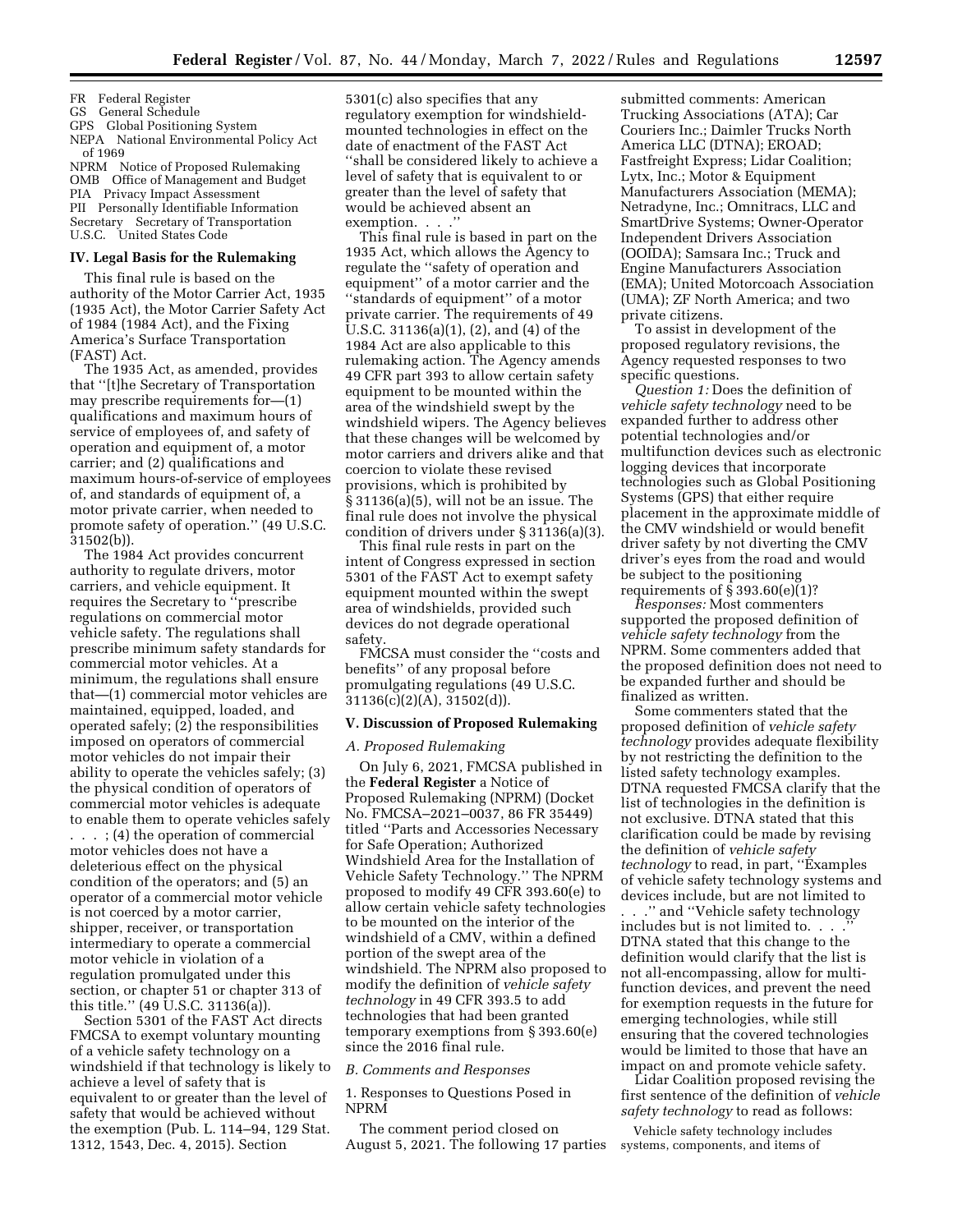equipment used to assist in managing any aspect of the dynamic driving task (as defined in SAE J3016), or improve the safety of drivers, occupants, and other road users (such as pedestrians or cyclists).

Lidar Coalition stated that this revision would focus the definition on Advanced Driver Assistance System technology and broaden the potential beneficiaries of such technology to include all road users.

ATA agreed with the proposed definition and stated that FMCSA should continue to update the definition of *vehicle safety technology* in the future after evaluating new devices with sound data demonstrating safety performance at and above the current standard.

Some commenters expressed general support for adding GPS and Electronic Logging Device (ELD) systems to the definition of *vehicle safety technology,*  stating that these devices enhance safety. A few commenters supported the addition of GPS devices to the definition of *vehicle safety technology*  so those devices can be positioned closer to the driver's line of sight and the drivers do not need to look away from the road to view them. Some commenters stated that ELDs do not need to be mounted on windshields for the operation of the device and that such placement would cause an unnecessary distraction. A few commenters stated that GPS and ELD systems may be integrated with other devices listed in the definition of *vehicle safety technology* that could be placed on the windshield and therefore needed to be included in the definition.

The Lidar Coalition supported inclusion of lidar in the proposed definition, stating that such systems will provide multiple safety benefits when mounted on the interior of windshields.

MEMA stated that the windshield space should be prioritized for safety systems that require a clear and clean windshield to operate, such as a forward-looking camera, and not systems that can function from other positions, such as a GPS unit.

OOIDA expressed concern that the proposed definition of *vehicle safety technology* includes some technologies that are proven to increase the likelihood of crashes or need more research to determine their effect on vehicle safety, such as speed management systems, automatic emergency braking (AEB) systems, and equipment being deployed on autonomous vehicles. OOIDA stated that FMCSA should not mandate use of these technologies.

UMA commented that some States may have adopted laws that would conflict with the proposed definition of

*vehicle safety technology* and provided an example of a California law that would be in conflict with the proposed definition. The California law cited by UMA states that a GPS device ''may be mounted in a seven-inch square in the lower corner of the windshield farthest removed from the driver or in a fiveinch square in the lower corner of the windshield nearest to the driver'' and a video event recorder ''may be mounted in a seven-inch square in the lower corner of the windshield farthest removed from the driver, in a five-inch square in the lower corner of the windshield nearest to the driver and outside of an airbag deployment zone, or in a five-inch square mounted to the center uppermost portion of the interior of the windshield.'' UMA requested that FMCSA ensure regulations integrate with such State laws or address the preemptive intention of the final rule.

*FMCSA response:* This final rule adopts the changes proposed in the NPRM. It is consistent with the following previously issued Agency actions permitting the placement of vehicle safety technology devices on CMVs outside the driver's sight lines to the road, and highway signs and signals: Bendix Commercial Vehicle Systems, LLC 86 FR 17877 (Apr. 6, 2021), Netradyne, Inc. 85 FR 82575 (Dec 18, 2020), J.J. Keller & Associates, Inc. 85 FR 75106 (Nov. 24, 2020), Samsara Networks, Inc. 85 FR 68409 (Oct. 28, 2020), Nauto Inc. 85 FR 64220 (Oct. 9, 2020), Lytx Inc. 85 FR 30121 (May 21, 2020), Navistar Inc. 84 FR 64952 (Nov. 25, 2019), SmartDrive System, Inc. 84 FR 15284 (Apr. 15, 2019), Daimler Trucks North America LLC 83 FR 4543 (Jan. 31, 2018), and Hino Motors Manufacturing U.S.A. 82 FR 36182 (Aug. 3, 2017). All of the temporary exemptions were granted for devices that meet the definition of *vehicle safety technologies* except for the GPS device identified in the Traditional Trucking Corp. exemption (83 FR 42552, Aug. 22, 2018). The Agency also acknowledges that many devices such as ELDs may include GPS technology. Under the final rule, any device that incorporates GPS is included in the definition of *vehicle safety technology.* 

When issuing the previous exemptions, the Agency asked interested parties to provide FMCSA with any information demonstrating that motor carriers operating CMVs equipped with vehicle safety technologies are not achieving the requisite statutory level of safety. FMCSA has not received any information to that effect.

As noted in the NPRM, the proposed amendment would not require the use

of any devices or technologies but would simply permit their voluntary use when mounted in a location that maximizes their effectiveness without impairing operational safety. FMCSA is unaware of any evidence showing that installation of other vehicle safety technologies mounted on the interior of the windshield has resulted in any degradation in safety.

Regarding OOIDA's concern about speed management and AEB systems, FMCSA sees no reason to remove ''speed management systems'' from the definition of *vehicle safety technology.*  The definition has included ''speed management systems'' since it was originally added to 49 CFR 393.5 (81 FR 65568, Sep. 23, 2016). In the absence of data to support OOIDA's claims that these technologies are proven to increase the likelihood of crashes or need more research to determine their effect on vehicle safety, FMCSA sees no reason to revisit those technologies inclusion in the definition. As to AEB, FMCSA notes that section 393.5 continues to include ''forward collision warning or mitigation system'' as one example of vehicle safety technology excepted from the windshield obstruction prohibition in section 393.60(e). While AEB was included in the definition proposed in the petition for rulemaking, section 23010 of the Infrastructure Investment and Jobs Act (Pub. L. 117–56, Nov. 15, 2021) requires the National Highway Traffic Safety Administration (NHTSA) to complete a rulemaking on AEB and FMCSA to complete a companion rulemaking. AEB technology ultimately might or might not require placement within the swept area of the windshield wipers. Under the circumstances, the Agency has decided that it would be premature to address AEB in this final rule. Additionally, the NPRM did not propose, and this final rule does not require, installation of these technologies.

States that accept Motor Carrier Safety Assistance Program (MCSAP) funds from FMCSA must adopt laws or regulations compatible with the rules in 49 CFR parts 390–397 within 3 years of the effective date of a new rule (49 CFR 350.335(a)(2)) or risk the loss of such funds. That MCSAP requirement would apply to States that have regulations on the location of safety technologies in CMV windshields inconsistent with this final rule.

*Question 2:* Would the proposed position of allowable vehicle safety technologies (8.5 inches below the upper and 7 inches above the lower edge of the swept area of the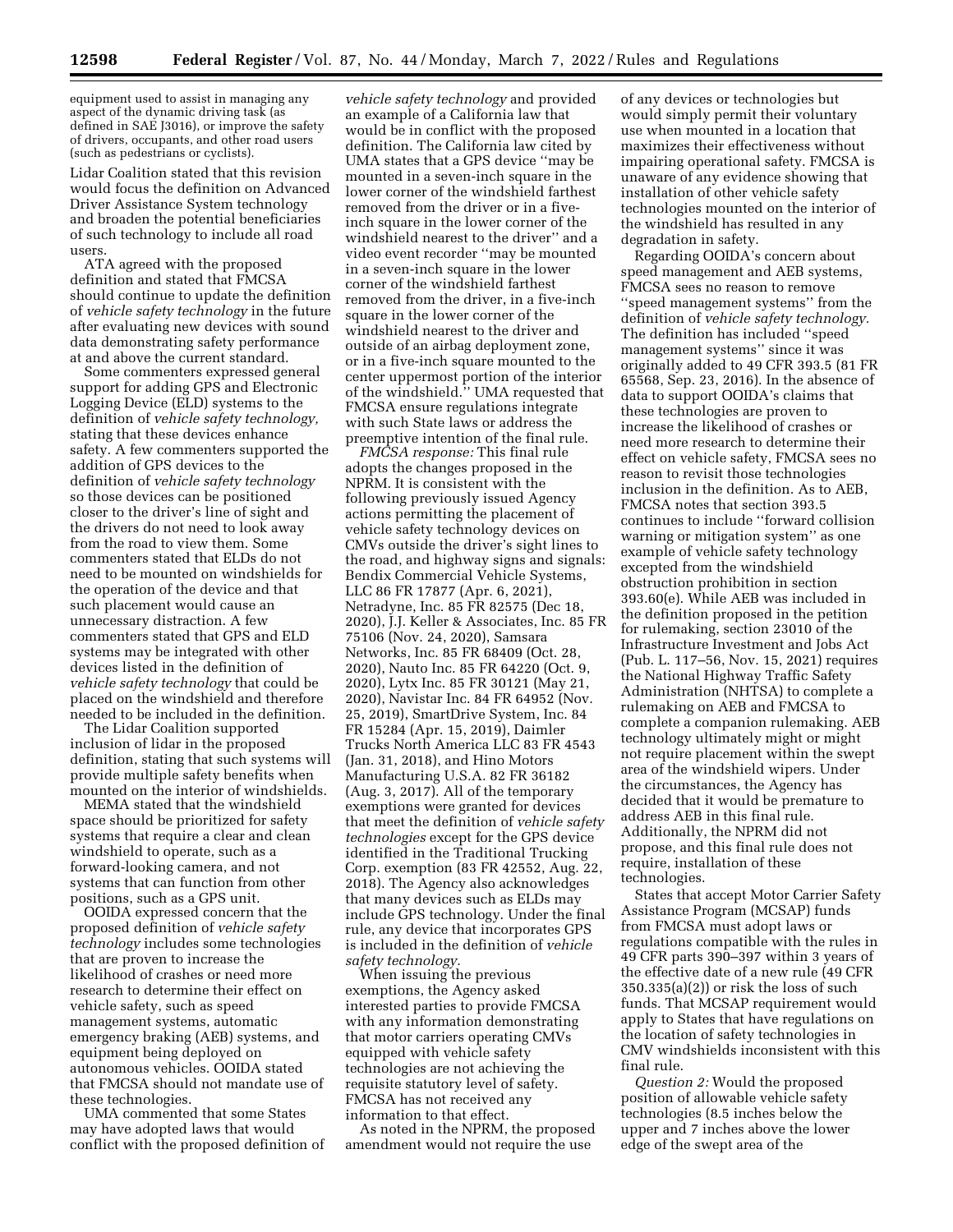windshield) be sufficient for current and visual obstructions that cannot be developing devices?

*Responses:* Most commenters supported the dimensions proposed in the NPRM as sufficient for current and developing devices. Some commenters stated that existing technologies have been placed within the dimensions proposed in the NPRM, under previous exemptions, without obstructing the driver's view or causing any adverse safety impacts.

A few commenters stated that devices placed within the dimensions proposed in the NPRM could obstruct the driver's view of pedestrians, cars, and buildings. Some argued that the NPRM fails to account for drivers of different heights and that taller drivers are more likely to have their view obstructed by safety devices in the proposed areas of the windshield. Fastfreight Express provided pictures showing how safety devices on the windshield obstructed the view of cars and buildings.

ATA stated that devices on the windshield could require more or less physical space on the windshield in the future depending on how technologies develop, but that these changes should not be incompatible with the proposal.

A few commenters stated that the proposed position of allowable vehicle safety technologies might not be sufficient for some vehicle types covered by the regulations, such as tractors with split windshields, refuse trucks, motorcoaches, over-the-roadbuses, and school buses.

UMA questioned whether limiting the number of devices on the windshield is appropriate.

*FMCSA response:* FMCSA has granted temporary exemptions that allow safety technologies to be placed 8.5 inches below the upper and 7 inches above the lower swept area of the windshield wipers, all without objection from commenters. FMCSA acknowledges the concerns expressed by several commenters that the sightlines of taller drivers could be obstructed by safety devices mounted high on the windshield. Drivers currently deal with a variety of visual obstructions from the seating position, including the cab's A pillars on each side of the windshield, the sun visor (when pulled down), and the external mirrors (which may be larger than the minimum size required by NHTSA). All of these obstructions are legal, and drivers adapt by moving their upper body and head to obtain a clear sightline to their surroundings. FMCSA has received no information that these obstructions or the safety devices placed in the swept area of windshields under previously granted temporary exemptions have created

addressed by the driver's routine movements of the head or upper body. Regarding the UMA comment on limiting the number of devices on the windshield, the Agency has not received information from previously granted temporary exemptions that a limitation on the number of devices is necessary and therefore declines to make that change in this final rule.

#### **VI. Changes From the NPRM**

The Agency is making one change to this final rule from the NPRM. The Agency removes ''automatic emergency braking,'' from the definition for *vehicle safety technology.* 

# **VII. Section-by-Section Analysis**

This section-by-section analysis describes the changes in numerical order.

#### *A. Section 393.5 Definitions*

The definition for *vehicle safety technology* is revised by adding more examples of vehicle safety technologies to those listed in the definition.

### *B. Section 393.60 Glazing in Specified Openings*

This section is revised by replacing ''100 mm (4 inches)'' with ''216 mm (8.5 inches)'' in paragraph (e)(1)(ii)(A). Additionally, a new paragraph (e)(1)(ii)(C) is added to read ''Outside the driver's sight lines to the road and highway signs and signals.''

#### **VIII. Regulatory Analyses**

*A. Executive Order (E.O.) 12866 (Regulatory Planning and Review), E.O. 13563 (Improving Regulation and Regulatory Review), and DOT Regulatory Policies and Procedures* 

FMCSA has considered the impact of this notice of rulemaking under E.O. 12866 (58 FR 51735, Oct. 4, 1993), Regulatory Planning and Review, E.O. 13563 (76 FR 3821, Jan. 21, 2011), Improving Regulation and Regulatory Review, and DOT's regulatory policies and procedures. The Office of Information and Regulatory Affairs (OIRA) determined that this rulemaking is not a significant regulatory action under section 3(f) of E.O. 12866, as supplemented by E.O. 13563, and does not require an assessment of potential costs and benefits under section 6(a)(3) of that Order. Accordingly, the Office of Management and Budget (OMB) has not reviewed it under that E.O.

As stated previously under our discussion of public comments, we received 17 comments. Thirteen of these comments supported increasing the area within which certain vehicle safety

technology devices may be mounted on the interior of the CMV windshields and the Agency proposal to add items to the definition of *vehicle safety technology.* 

There are two differences in this regulatory analysis from the regulatory analysis in the NPRM that have a quantified monetary impact. The NPRM used the most up-to-date wage data then available to estimate cost savings to (1) motor carrier companies that would have to file fewer periodic exemption requests, and (2) the Federal Government by reducing the volume of exemption requests to be reviewed and processed. More up-to-date wage data are now available and utilized for this final rule. Other than these two modifications, there are no substantive changes to the requirements and calculations originally proposed in the NPRM.

### Baseline for the Analysis

The mounting of devices on the interior and within the swept area of the windshield is prohibited under 49 CFR 393.60(e), unless they are vehicle safety technologies. FMCSA has authority under 49 U.S.C. 31315(b) to grant exemptions from certain parts of the FMCSRs. FMCSA must publish a notice of each exemption request in the **Federal Register** (49 CFR 381.315(a)). The Agency must provide the public an opportunity to inspect the information relevant to the application, including any safety analyses that have been conducted. The Agency must also provide an opportunity for public comment on the request. FMCSA notes that the burden associated with preparing an exemption request is not included in a currently approved information collection request (ICR), and the Agency is pursuing completion of that ICR outside of this rulemaking.

As originally enacted, 49 U.S.C. 31315(b) allowed an exemption from a regulation (and a renewal) for no longer than 2 years from its approval date. Section 5206(a)(3) of the FAST Act amended section 31315(b) to allow an exemption to be granted for no longer than 5 years and to be renewed, upon request, for subsequent periods no longer than 5 years. 49 CFR 381.300(b).

Section 393.60(e)(1)(i) of the FMCSRs prohibits the obstruction of the driver's field of view by devices mounted on the interior of the windshield. Antennas and similar devices must not be mounted more than 152 mm (6 inches) below the upper edge of the windshield, and outside the driver's sight lines to the road and highway signs and signals. Section 393.60(e)(1)(i) does not apply to vehicle safety technologies, as defined in 49 CFR 390.5, including ''a fleet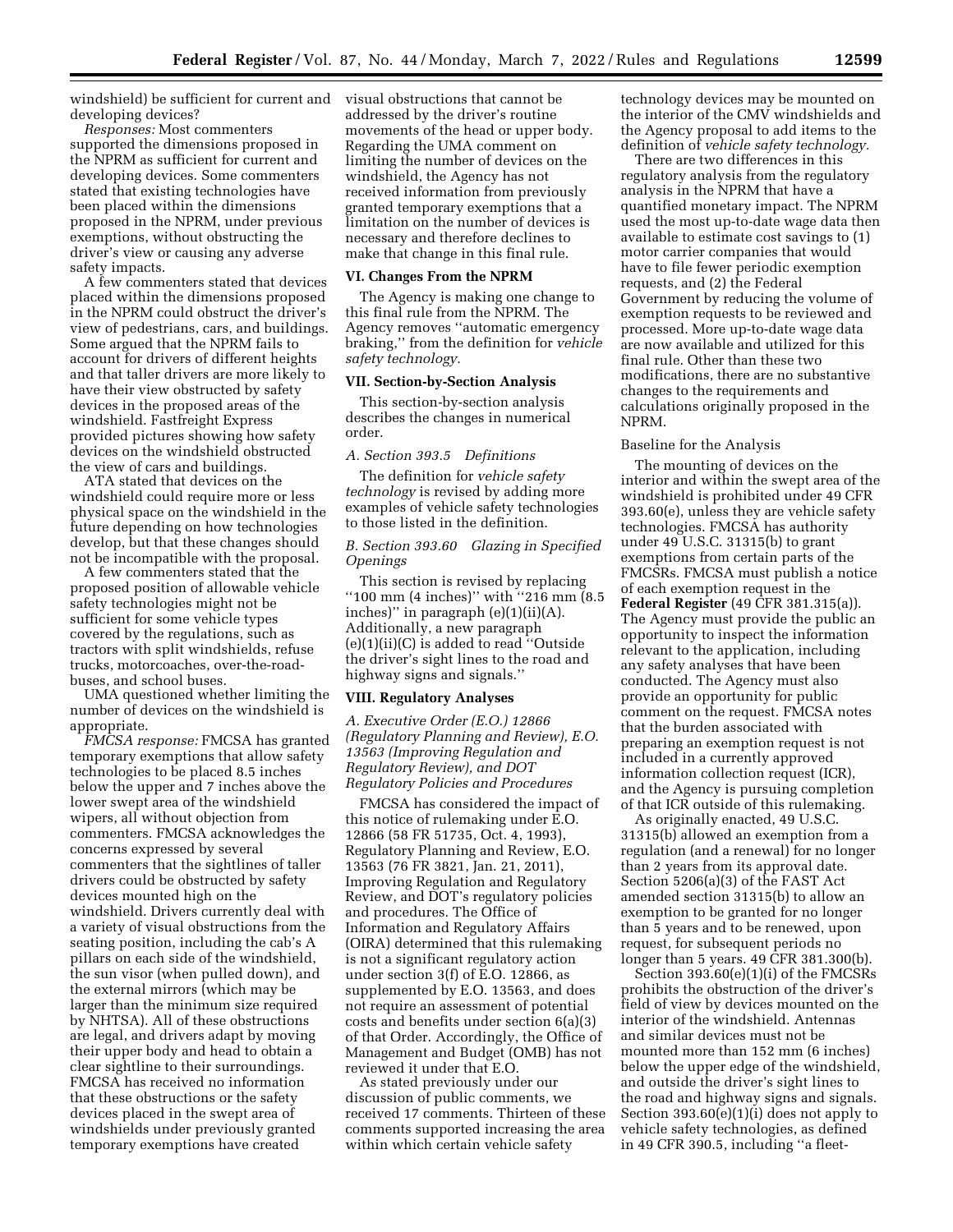related incident management system, performance or behavior management system, speed management system, lane departure warning system, forward collision warning or mitigation system, active cruise control system, and transponder.'' Section 393.60(e)(1)(ii) requires devices with vehicle safety technologies to be mounted (1) not more than 100 mm (4 inches) below the upper edge of the area swept by the windshield wipers, or (2) not more than 175 mm (7 inches) above the lower edge of the area swept by the windshield wipers, and outside the driver's sight lines to the road and highway signs and signals.

This final rule revises 49 CFR 393.60 to expand the area where vehicle safety

technologies (*e.g.,* lane departure warning systems, forward collision warning or mitigation systems, active cruise control systems, and transponders) may be installed on the interior of windshields of CMVs. The final rule will generate cost savings for both industry and government and will achieve a level of safety equivalent to, or greater than, the level achieved by the current regulation.

In table 1, we show a summary of the impacts of the final rule. As a result of the previously discussed changes between this regulatory analysis and the NPRM, the projected cost savings to industry and the Federal government have increased. The annualized and 10 year cost savings to industry, both

discounted 7 percent, increased approximately 9 percent from the NPRM estimates of \$568 and \$3,992 to \$621 and \$4,361, respectively. The annualized and 10-year cost savings to the Federal government, both discounted 7 percent, increased approximately 1 percent, from the NPRM estimates of \$10,137 and \$71,197 to \$10,282 and \$72,214, respectively. As a result, the aggregated annual and 10 year cost savings for both the private sector and the Federal government, discounted at 7 percent, increased approximately 2 percent, from \$10,705 and \$75,189 to \$10,903 and \$76,575, respectively.

### TABLE 1—SUMMARY OF THE IMPACTS OF THIS FINAL RULE

| Category                                                          | Summary                                                                                                                                                                                                                                                                                                                                  |
|-------------------------------------------------------------------|------------------------------------------------------------------------------------------------------------------------------------------------------------------------------------------------------------------------------------------------------------------------------------------------------------------------------------------|
|                                                                   | Revisions to 49 CFR 393.60 to expand the area where vehicle safety technologies may be in-<br>stalled on the interior windshield of CMVs.                                                                                                                                                                                                |
|                                                                   | Potentially, all CMVs, as defined in 49 CFR 390.5.                                                                                                                                                                                                                                                                                       |
|                                                                   | There will be no costs to industry or the Federal Government.                                                                                                                                                                                                                                                                            |
| Industry Costs Savings (\$, 7 percent discount<br>rate).          | 10-year: \$4,361, Annualized: \$621.                                                                                                                                                                                                                                                                                                     |
| Federal Government Cost Savings (\$, 7 percent<br>discount rate). | 10-year: \$72,214, Annualized: \$10,282.                                                                                                                                                                                                                                                                                                 |
| Total Cost Savings (\$, 7 percent discount rate)                  | 10-year: \$76,575, Annualized: \$10,903.                                                                                                                                                                                                                                                                                                 |
|                                                                   | This final rule will provide a greater available area for the voluntary deployment of windshield-<br>mounted safety technologies which have the potential to reduce fatalities, injuries, and prop-<br>erty damages while maintaining a level of safety equivalent to, or greater than, the level<br>achieved by the current regulation. |

Cost, Cost Savings, and Benefits

This final rule makes two changes to the Parts and Accessories Necessary for Safe Operation regulations in 49 CFR part 393, subpart A and subpart D.

Under the existing § 393.5 Definitions, *vehicle safety technology* includes a fleet-related incident management system, performance or behavior management system, speed management system, lane departure warning system, forward collision warning or mitigation system, active cruise control system, and transponder. Under the final rule, this definition will also include braking warning systems, braking assist systems, driver camera systems, attention assist warning, GPS, and traffic sign recognition. Vehicle safety technology includes systems and devices that contain cameras, lidar, radar, sensors, and/or video.

As a result, vehicle safety technologies will expand to cover new devices and systems and better accommodate the advanced driver assistance technologies. The change will have no cost. Benefits will accrue through improved safety performance of CMVs via prevention or reduction of fatalities, injuries, and property damage. For example, lane departure warning systems are anticipated to prevent accidents involving striking a car in an adjoining lane, which could either involve ''sideswiping'' a vehicle traveling in the same direction or hitting a vehicle traveling in the opposite direction. Section 393.60(e)(1)(ii) notes that the prohibition on obstructions to the driver's field of view in paragraph (e)(1)(i) does not apply to vehicle safety technologies, as defined in § 393.5, that are mounted on the interior of a

windshield. The change to § 393.60(e)(1)(ii) expands the area available for mounting vehicle safety technologies on the interior of a windshield. Devices with vehicle safety technologies may be mounted:

• Not more than 216 mm (8.5 inches) below the upper edge of the area swept by the windshield wipers;

• Not more than 175 mm (7 inches) above the lower edge of the area swept by the windshield wipers; and

• Outside the driver's sight lines to the road and highway signs and signals.

The change will have no cost, but will result in an annualized cost savings from reduced application and exemption processing. The cost savings will be \$10,903 at both 3 percent and 7 percent discount rates.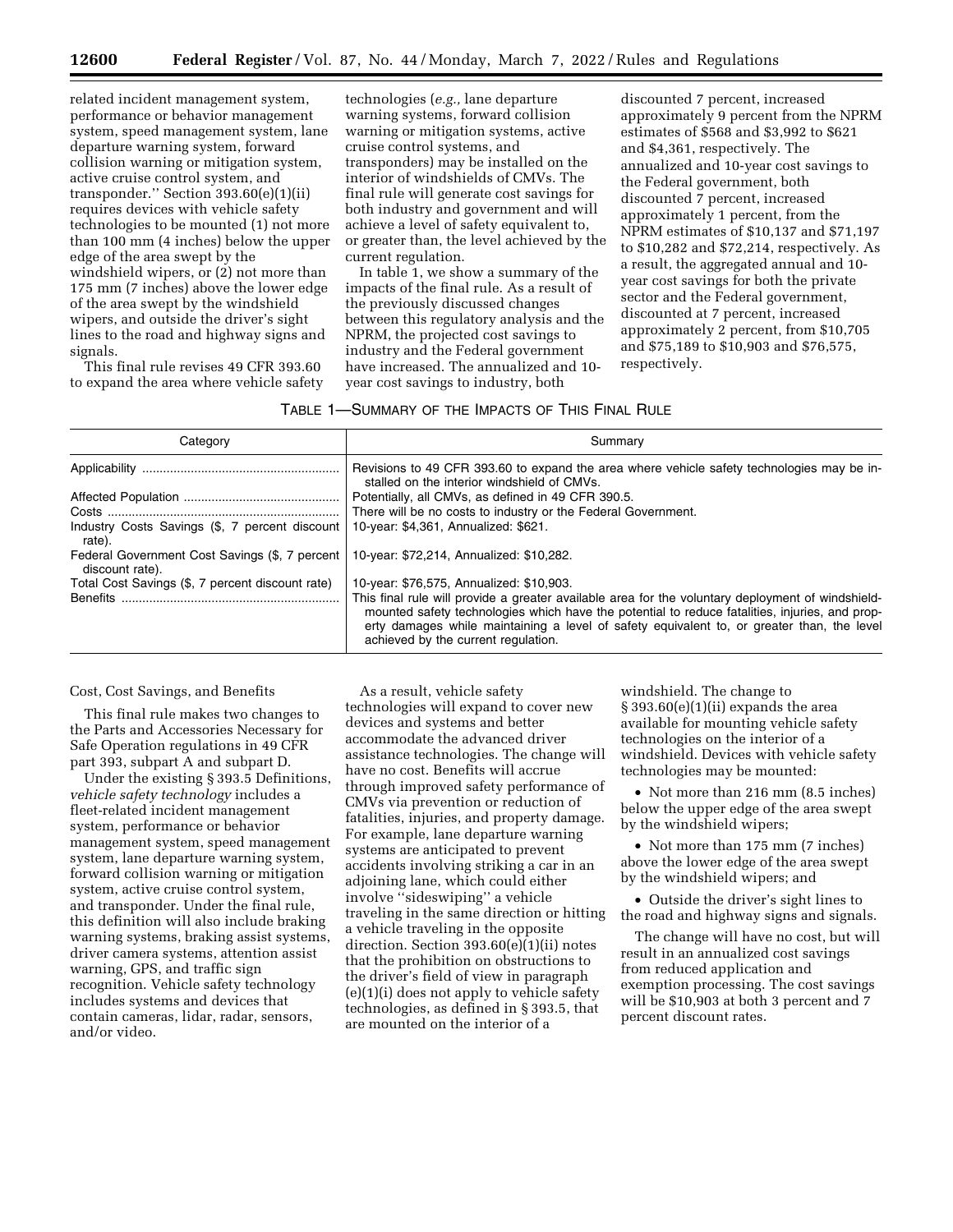#### Wage Rates

For this analysis, we calculated private sector wages using 2020 wage data from the U.S. Bureau of Labor Statistics (BLS) Occupational Employment Statistics for the Management of Companies and Enterprises (North American Industry Classification System 551100). We used a median hourly wage for Standard Occupational Classification Code 11– 2021—Marketing Managers, which is \$71.87.1

We added a load factor to the industry wages for Marketing Managers using December 2020 wage and total compensation data from the BLS Employer Costs for Employee Compensation (ECEC) survey, which accounts for employee benefits. This load factor represents the total benefits as a percentage of total salary.2 We multiplied the median hourly wage by the load factor to get the full loaded wage of \$103.49.

We utilized Federal Government employee wage rates based on the Office of Personnel Management (OPM) 2020 General Schedule (GS) pay for the DC-MD-VA-WV-PA locality for a GS–15 grade.3 Using OPM data, we generated an hourly wage for a GS–15 Step 1 grade as \$68.38.4

OMB publishes an object class analysis of the budget of the U.S. Government.5 The object class shows that, in 2020, DOT spent \$6,602 million in full-time permanent employee compensation and \$2,590 million in civilian employee benefits. Based on this, FMCSA estimated a fringe benefit rate of 39.23 percent (2,590/6,602) for FMCSA personnel or \$26.82 (\$68.38  $\times$ 39.23 percent). The fully loaded hourly wage for a GS–15 Step 1 is \$95.20  $($68.38 + $26.82).$ 

#### Costs

Motor carriers, industry technological manufacturers, and drivers will not incur any new costs associated with this final rule. Adopting and using windshield-mounted technologies is purely optional. Those who install and use windshield-mounted technologies will experience no added burdens or costs as a result of this rule.

In CMVs, drivers sit in an elevated position that greatly improves the forward visual field. When FMCSA previously granted exemptions, it found that doing so would likely achieve a level of safety equivalent to, or greater than, the level of safety achieved without the exemption. As described in the NPRM, since issuing the first temporary exemption from

§ 393.60(e)(1) in 2009, FMCSA is unaware of any crashes that have been attributed to the location of such devices.

The expanded location is expected to keep pace with technological advances and further aid in meeting the statutory requirements of the FAST Act. The expanded area is outside the driver's line of sight to the road, highway signs, and signals.

#### Cost Savings

We anticipate that this final rule will generate cost savings to (1) motor carrier companies that file fewer exemption requests, and (2) the Federal government by reducing the volume of exemption requests to be reviewed and processed.

Several manufacturers of windshieldmounted technologies have requested exemptions from FMCSA. We estimate that completing each exemption request takes about 2 hours of company time. FMCSA, on average, receives three exemption applications that are impacted by this rule per year. Table 2 provides the 10-year time horizon cost savings stream based on the yearly undiscounted \$621 (rounded to the nearest whole dollar) cost savings to industry.6

| Table 2—Total and Annualized Cost Savings to Industry <sup>7</sup> |  |
|--------------------------------------------------------------------|--|
|--------------------------------------------------------------------|--|

| Year       | Total<br>undiscounted | Total discounted |           |
|------------|-----------------------|------------------|-----------|
|            | costs savings         | 7 Percent        | 3 Percent |
| 2022       | \$621                 | \$580            | \$603     |
| 2023       |                       | 542              | 585       |
| 2024       | 62 <sup>1</sup>       | 507              | 568       |
| 2025       | 621                   | 474              | 552       |
| 2026       | 621                   | 443              | 536       |
| 2027       | 621                   | 414              | 520       |
| 2028       | 621                   | 387              | 505       |
| 2029       | 621                   | 36 <sup>1</sup>  | 490       |
| 2030       | 621                   | 338              | 476       |
| 2031       | 621                   | 316              | 462       |
| Total      | 6.210                 | 4.361            | 5.297     |
| Annualized |                       | 621              | 621       |

Federal government employees who possess the technical knowledge required to review windshield exemption applications are senior engineers and attorneys at the GS–15 grade. A final approval letter for an

exemption is granted by the Associate Administrator at the Senior Executive Service level.8 We estimate the total time from initial exemption receipt to final approval to be 12 non-consecutive hours. Table 3 provides the 10-year time

horizon cost savings stream based on the yearly undiscounted \$10,282

<sup>1</sup>*[https://www.bls.gov/oes/current/naics4](https://www.bls.gov/oes/current/naics4_551100.htm#11-0000)*\_  $551100.html#11-0000$  (last accessed Sept. 1, 2021).<br><sup>2</sup>We calculate the load factor for wages by

dividing total compensation by wages and salaries. For this analysis, we used BLS' ECEC/Management, professional, and related occupations. Using December 2020 data, we divided the total compensation amount of \$61.72 by the wage and salary amount of \$42.95 to get the load factor of 1.44 (\$61.72 divided by \$42.95). This data is found in table 9 of the ECEC Historical Listing. Available

at *<https://www.bls.gov/web/ecec/ececqrtn.pdf>*  (accessed Sept. 2, 2021)

<sup>3</sup>*[https://www.opm.gov/policy-data-oversight/pay](https://www.opm.gov/policy-data-oversight/pay-leave/salaries-wages/salary-tables/pdf/2019/DCB.pdf)[leave/salaries-wages/salary-tables/pdf/2019/](https://www.opm.gov/policy-data-oversight/pay-leave/salaries-wages/salary-tables/pdf/2019/DCB.pdf)  [DCB.pdf](https://www.opm.gov/policy-data-oversight/pay-leave/salaries-wages/salary-tables/pdf/2019/DCB.pdf)*.

<sup>4</sup>*[https://www.opm.gov/policy-data-oversight/pay](https://www.opm.gov/policy-data-oversight/pay-leave/salaries-wages/salary-tables/pdf/2020/DCB.pdf)[leave/salaries-wages/salary-tables/pdf/2020/](https://www.opm.gov/policy-data-oversight/pay-leave/salaries-wages/salary-tables/pdf/2020/DCB.pdf)  [DCB.pdf](https://www.opm.gov/policy-data-oversight/pay-leave/salaries-wages/salary-tables/pdf/2020/DCB.pdf)*.

<sup>5</sup>*[https://www.govinfo.gov/content/pkg/BUDGET-](https://www.govinfo.gov/content/pkg/BUDGET-2022-OBJCLASS/pdf/BUDGET-2022-OBJCLASS.pdf)[2022-OBJCLASS/pdf/BUDGET-2022-OBJCLASS.pdf](https://www.govinfo.gov/content/pkg/BUDGET-2022-OBJCLASS/pdf/BUDGET-2022-OBJCLASS.pdf)*.

<sup>6</sup>Loaded Hourly wage × Number of Hours × Average number of exemptions (\$94.74  $\times$  2  $\times$  3).

<sup>7</sup> (Total Cost Savings in this table may not equal the sum total of yearly cost savings due to rounding in underlying calculations).

<sup>8</sup>The Agency is assuming that an Associate Administrator at the Senior Executive Service level is equivalent to a GS–15 grade for the purpose of this analysis.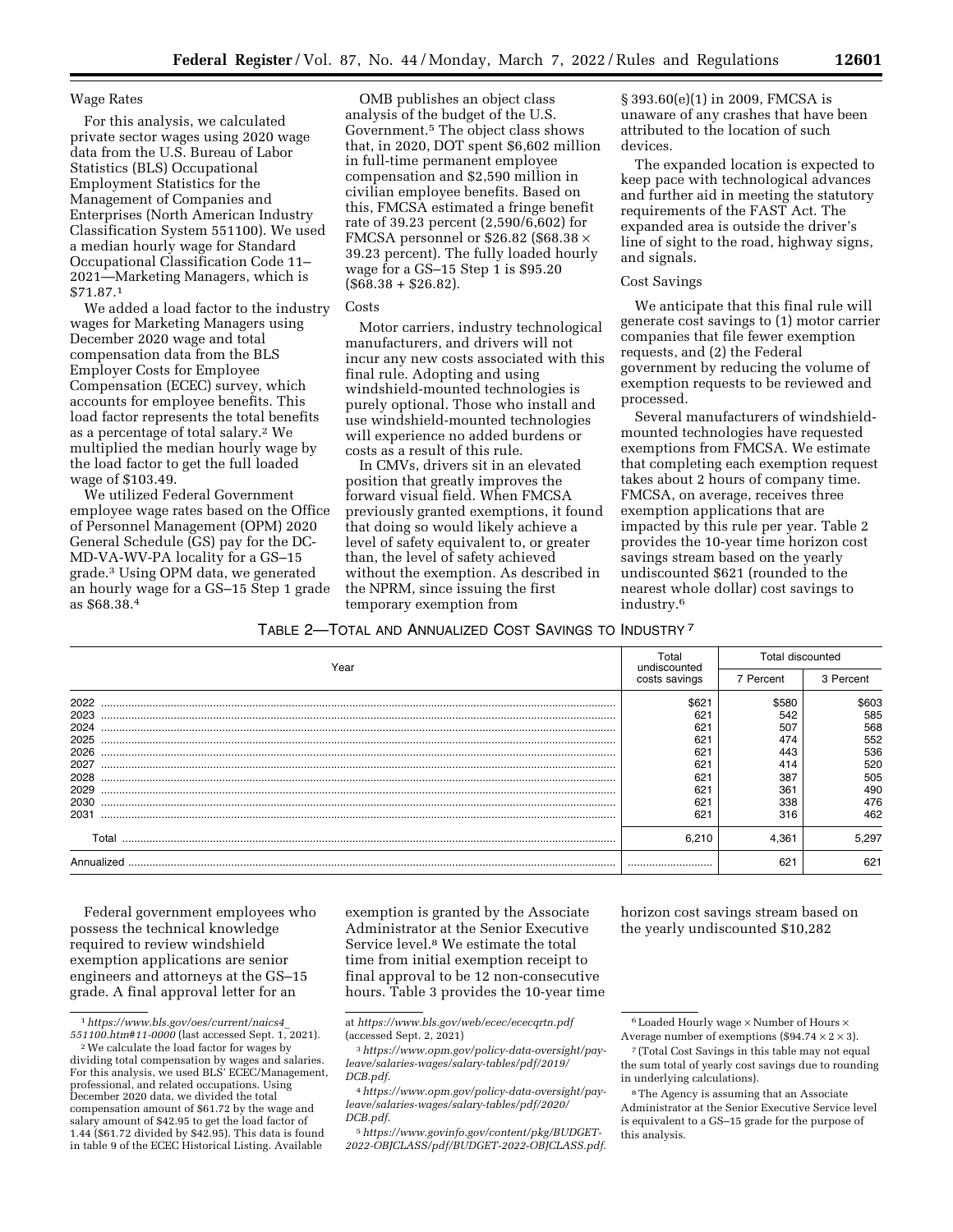(rounded to the nearest whole dollar) cost savings to the Federal government.9

| Year       | Total                                      | <b>Total discounted</b> |           |
|------------|--------------------------------------------|-------------------------|-----------|
|            | undiscounted<br>costs savings<br>7 Percent |                         | 3 Percent |
| 2022       | \$10.282                                   | \$9,609                 | \$9,982   |
| 2023       | 10.282                                     | 8.980                   | 9,691     |
| 2024       | 10,282                                     | 8,393                   | 9,409     |
| 2025       | 10,282                                     | 7.844                   | 9,135     |
| 2026       | 10,282                                     | 7.331                   | 8,869     |
| 2027       | 10.282                                     | 6.851                   | 8,611     |
| 2028       | 10,282                                     | 6,403                   | 8,360     |
| 2029       | 10,282                                     | 5,984                   | 8,116     |
| 2030       | 10.282                                     | 5.593                   | 7,880     |
| 2031       | 10.282                                     | 5.227                   | 7,651     |
| Total      | 102.817                                    | 72.214                  | 87,705    |
| Annualized |                                            | 10.282                  | 10.282    |

Table 4 provides the total 10-year time horizon cost savings stream based on the yearly undiscounted cost savings of \$10,903 (rounded to the nearest

whole dollar) for both industry and the Federal government.

|  |  |  | TABLE 4-TOTAL COST SAVINGS FOR INDUSTRY AND THE FEDERAL GOVERNMENT 11 |
|--|--|--|-----------------------------------------------------------------------|
|--|--|--|-----------------------------------------------------------------------|

| Year       | Total<br>undiscounted | <b>Total discounted</b> |          |
|------------|-----------------------|-------------------------|----------|
|            | costs savings         | 7 Percent               |          |
| 2022       | \$10,903              | \$10.189                | \$10,585 |
| 2023       | 10.903                | 9.523                   | 10.277   |
| 2024       | 10.903                | 8.900                   | 9,977    |
| 2025       | 10.903                | 8.318                   | 9.687    |
| 2026       | 10.903                | 7.773                   | 9.405    |
| 2027       | 10.903                | 7.265                   | 9,131    |
| 2028       | 10.903                | 6.790                   | 8,865    |
| 2029       | 10.903                | 6.345                   | 8.607    |
| 2030       | 10.903                | 5.930                   | 8,356    |
| 2031       | 10.903                | 5.542                   | 8,113    |
| Total      | 109.026               | 76.575                  | 93.001   |
| Annualized |                       | 10.903                  | 10.903   |

### Benefits

The Agency was unable to identify literature that quantified the benefits of increasing the allowable windshield area for the mounting of vehicle safety technologies. In the absence of such analyses, the Agency did not quantify benefits associated with the final rule, though it believes that the rule has the potential to improve the safety of CMV operations.12 13 The Agency also finds that CMVs outfitted with vehicle safety technologies under current exemptions do not present an increased safety risk compared to other CMVs.

#### Discussion of Alternatives

When preparing this final rule, FMCSA considered two alternatives. In this section, we examine how the cost of the proposal would change with each alternative.

# Alternative 1

*No Action.* 

Applying a ''no action'' alternative, FMCSA would accept the status quo and not change the current exemption approval requirements. This alternative currently limits the windshield area in which new safety technologies can be mounted to not more than 100 mm (4 inches) below the upper edge of the area swept by the windshield wipers or not more than 175 mm (7 inches) above the lower edge of the area swept by the windshield wipers. This alternative does not favor innovation and

technological growth, nor does it reduce the overall burden to industry of applying for, and to the Federal Government of reviewing, exemptions. This alternative would maintain the approximately \$10,903 (annualized, 7 percent discount rate) in annual costs associated with the overall exemption request and approval process.

### Alternative 2

*Preferred Alternative—Revise 49 CFR 393.60 to expand the windshield area where vehicle safety technologies could be installed on CMVs and revise 49 CFR* 

<sup>9</sup>Loaded Hourly Wage × Number of Hours × Average number of exemptions × Personnel (\$95.20  $\times$  12  $\times$  3  $\times$  3).

<sup>10</sup> (Total Cost Savings in this table may not equal the sum total of yearly cost savings due to rounding in underlying calculations).

<sup>11</sup> (Total Cost Savings in this table may not equal the sum total of yearly cost savings due to rounding<br>in underlying calculations).

in underlying calculations). 12*https://rosap.ntl.bts.gov/view/dot/4*[.](https://rosap.ntl.bts.gov/view/dot/4) 13*<https://rosap.ntl.bts.gov/view/dot/10>*.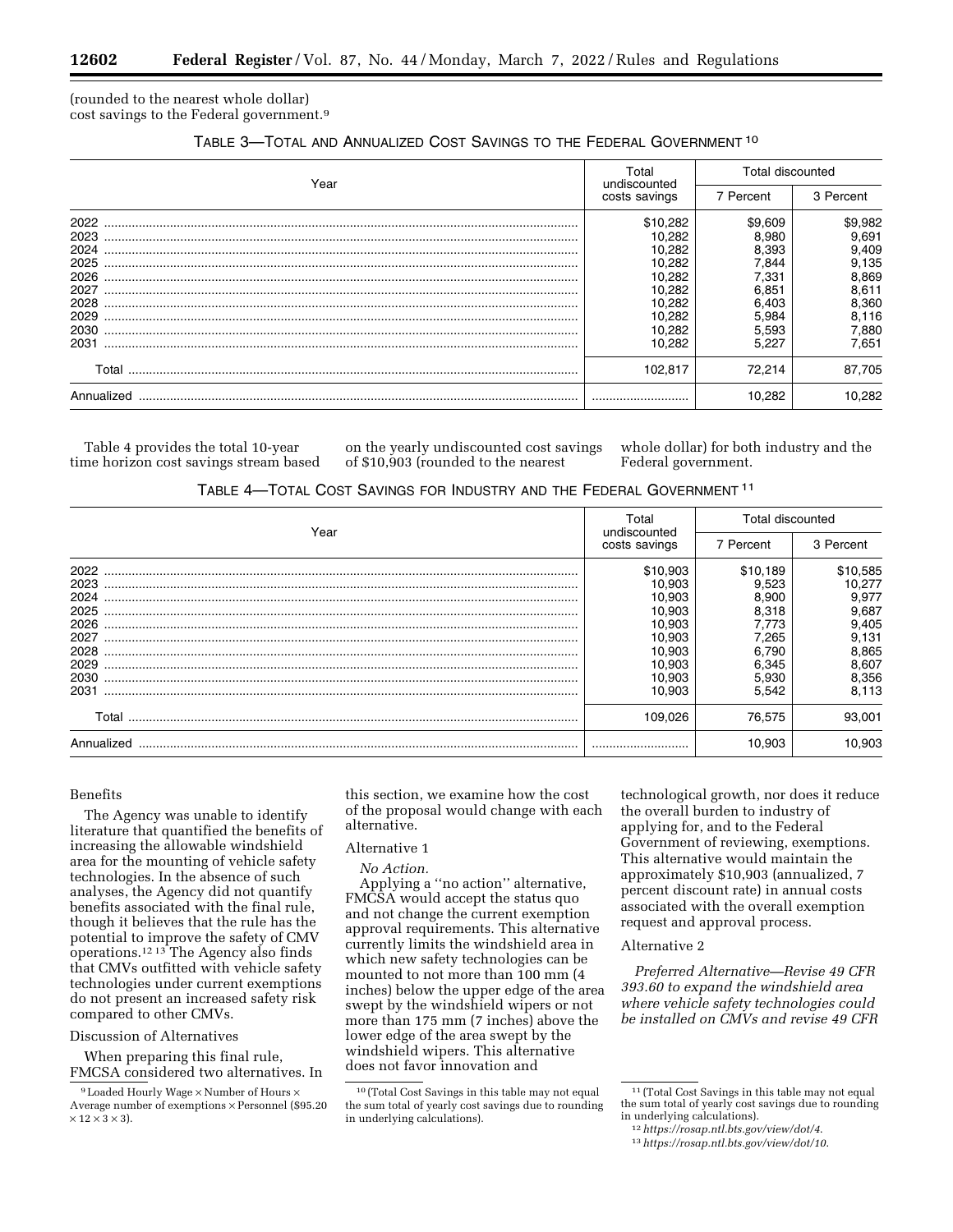### *393.5 to broaden the definition of vehicle safety technology.*

Applying this preferred alternative, FMCSA would increase the allowable windshield area for installation of vehicle safety technologies. This would lead to an estimated \$10,705 in annual cost savings without any estimated cost increase or reduction in benefits, as this analysis shows.

#### *B. Congressional Review Act*

Pursuant to the Congressional Review Act (5 U.S.C. 801–808), OIRA designated this rule as not a ''major rule,'' as defined by 5 U.S.C. 804(2).14

## *C. Regulatory Flexibility Act*

The Regulatory Flexibility Act (5 U.S.C. 601 *et seq.*), as amended by the Small Business Regulatory Enforcement Fairness Act of 1996,15 requires Federal agencies to consider the effects of the regulatory action on small business and other small entities and to minimize any significant economic impact. The term ''small entities'' comprises small businesses and not-for-profit organizations that are independently owned and operated and are not dominant in their fields, and governmental jurisdictions with populations of less than 50,000 (5 U.S.C. 601(6)). Accordingly, DOT policy requires an analysis of the impact of all regulations on small entities, and mandates that agencies strive to lessen any adverse effects on these businesses.

The Agency expects that this final rule will not have a significant economic impact on small entities. The final rule will result in cost savings to industry and the Federal government.

FMCSA expects the average costs to manufacturers of windshield-mounted equipment associated with avoiding the need for exemption applications will be reduced by \$621 per year (annualized, 7 percent discount rate). We calculate that 100 percent of small equipment manufacturers impacted by this final rule will have a cost savings less than 1 percent of their annual revenue. No small governmental jurisdictions will be impacted by this final rule.

Consequently, I certify that the final action will not have a significant

economic impact on a substantial number of small entities. If you think that your business, organization, or governmental jurisdiction qualifies as a small entity and that this final rule would have a significant economic impact on it, please submit a comment to the docket at the address listed in the **ADDRESSES** section of this preamble. In your comment, explain why you think it qualifies and how and to what degree this final rule would economically affect it.

#### *D. Assistance for Small Entities*

In accordance with section 213(a) of the Small Business Regulatory Enforcement Fairness Act of 1996,16 FMCSA wants to assist small entities in understanding this final rule so they can better evaluate its effects on themselves and participate in the rulemaking initiative. If the final rule will affect your small business, organization, or governmental jurisdiction and you have questions concerning its provisions or options for compliance, please consult the person listed under **FOR FURTHER INFORMATION CONTACT**.

Small businesses may send comments on the actions of Federal employees who enforce or otherwise determine compliance with Federal regulations to the Small Business Administration's Small Business and Agriculture Regulatory Enforcement Ombudsman and the Regional Small Business Regulatory Fairness Boards. The Ombudsman evaluates these actions annually and rates each agency's responsiveness to small business. If you wish to comment on actions by employees of FMCSA, call 1–888–REG– FAIR (1–888–734–3247). DOT has a policy regarding the rights of small entities to regulatory enforcement fairness and an explicit policy against retaliation for exercising these rights.

### *E. Unfunded Mandates Reform Act of 1995*

The Unfunded Mandates Reform Act of 1995 (2 U.S.C. 1531–1538) requires Federal agencies to assess the effects of their discretionary regulatory actions. The Act addresses actions that may result in the expenditure by a State, local, or Tribal government, in the aggregate, or by the private sector of \$170 million (which is the value equivalent of \$100 million in 1995, adjusted for inflation to 2020 levels) or more in any 1 year. Because this final rule will not result in such an expenditure, a written statement is not required. However, FMCSA does

discuss the costs and benefits of this final rule in the preamble.

### *F. Paperwork Reduction Act*

This final rule contains no new information collection requirements under the Paperwork Reduction Act of 1995 (44 U.S.C. 3501–3520). FMCSA notes that the burden associated with preparing an exemption request is not included in a currently approved information collection request (ICR), and the Agency is pursuing completion of that ICR outside of this rulemaking.

### *G. E.O. 13132 (Federalism)*

A rule has implications for federalism under section 1(a) of E.O. 13132 if it has ''substantial direct effects on the States, on the relationship between the national government and the States, or on the distribution of power and responsibilities among the various levels of government.'' FMCSA has determined that this rule would not have substantial direct costs on or for States, nor would it limit the policymaking discretion of States. Nothing in this document preempts any State law or regulation. Therefore, this rule does not have sufficient federalism implications to warrant the preparation of a Federalism Impact Statement.

#### *H. Privacy*

The Consolidated Appropriations Act, 2005,17 requires the Agency to assess the privacy impact of a regulation that will affect the privacy of individuals. This final rule does not require the collection of personally identifiable information (PII). Because this final rule does not require the collection of PII, the Agency is not required to conduct a privacy impact assessment (PIA). Section 208 of the E-Government Act of 2002 (44 U.S.C. 3501 note) requires Federal agencies to conduct a PIA for new or substantially changed technology that collects, maintains, or disseminates information in an identifiable form. No new or substantially changed technology will collect, maintain, or disseminate such information as a result of this rule. Accordingly, FMCSA has not conducted a PIA.

In addition, the Agency submitted a Privacy Threshold Assessment to evaluate the risks and effects the rulemaking might have on collecting, storing, and sharing personally identifiable information. The DOT Privacy Office has determined that this rulemaking does not create privacy risk.

<sup>14</sup>A ''major rule'' means any rule that OMB finds has resulted in or is likely to result in (a) an annual effect on the economy of \$100 million or more; a major increase in costs or prices for consumers, individual industries, Federal agencies, State agencies, local government agencies, or geographic regions; or significant adverse effects on competition, employment, investment, productivity, innovation, or on the ability of United States-based enterprises to compete with foreignbased enterprises in domestic and export markets  $(5$  U.S.C.  $804(2)$ ).

<sup>15</sup>Public Law 104–121, 110 Stat. 857, (Mar. 29, 1996).

<sup>16</sup>Public Law 104–121, 110 Stat. 857, (Mar. 29, 1996).

<sup>17</sup>Public Law 108–447, 118 Stat. 2809, 3268, note following 5 U.S.C. 552a (Dec. 4, 2014).